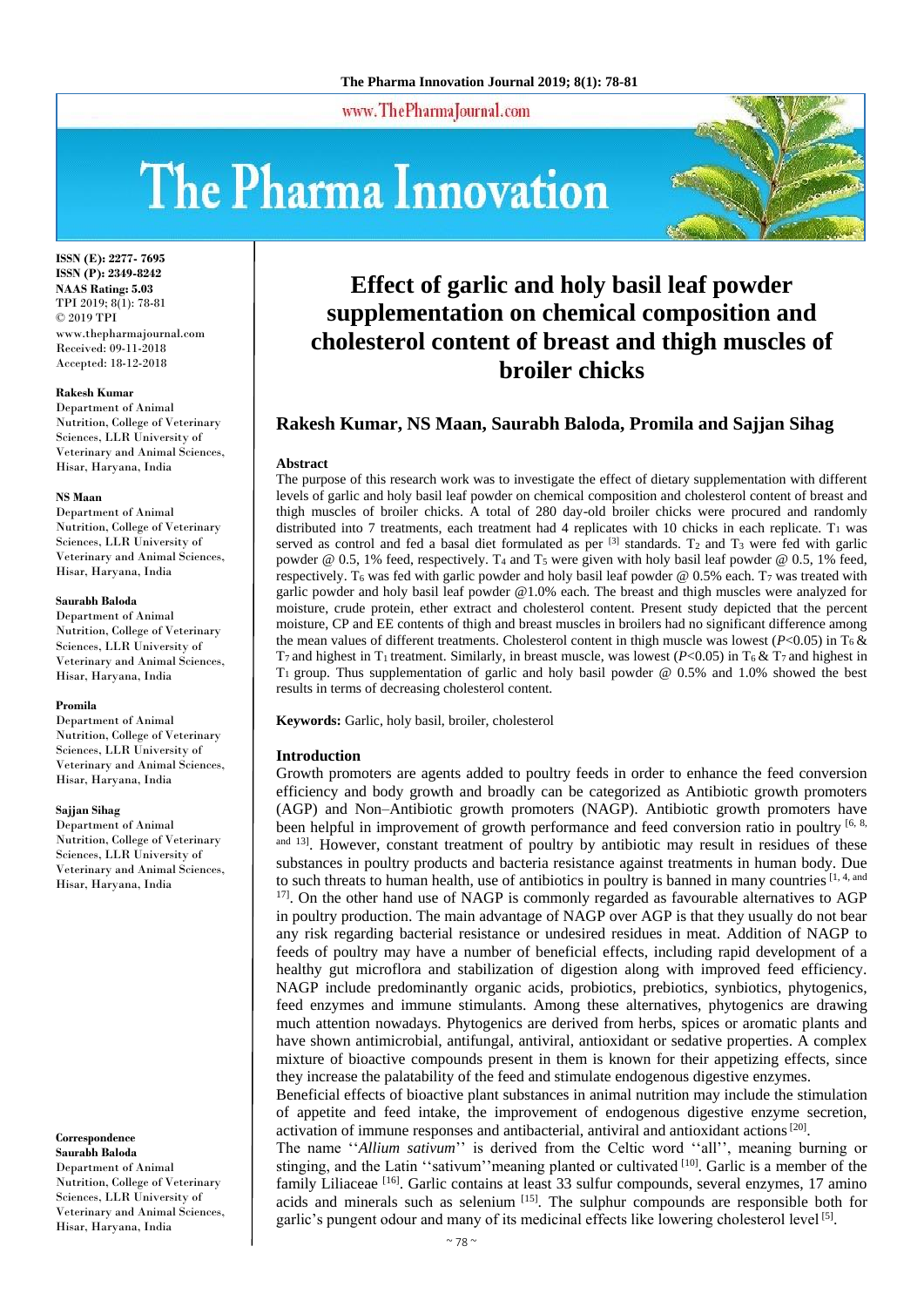Garlic appears to enhance the synthesis of nitric oxide, which accounts for its antihypertensive and coagulant effects $[11]$ . The purpose of this investigation was to find out the effect of dietary supplementation with different levels of garlic and holy basil leaf powder on chemical composition and cholesterol content of breast and thigh muscles of broiler chicks.

# **Materials and Methods**

A total of 280-day-old commercial broiler chicks (Vencobb-400) were procured and randomly distributed into seven treatment groups of 40 chicks each. Each treatment groups was further subdivided into four replicates of ten chicks each. The herbs used in the study were purchased from local market. The experimental diets (Table 1) were formulated to meet the nutrient recommendations [3]. Growth trial of 6 weeks was conducted in a complete randomized design comprising seven dietary treatments.  $T_1$  was served as control and fed a basal diet formulated as per  $^{[4]}$  standards. T<sub>2</sub> and T<sub>3</sub> were fed with garlic powder (GP) @ 0.5, 1% feed respectively.  $T_4$  and  $T_5$  were given with holy basil leaf powder

(HBLP) @ 0.5, 1% feed respectively.  $T_6$  was fed with 0.5% GP and  $0.5\%$  HBLP. T<sub>7</sub> was treated with 1.0% GP and 1.0% HBLP.

The chicks were kept hygienically on floor litter system in separate pens. All the birds were reared adopting uniform management conditions. The chicks were brooded at 35°C during the first week and thereafter the temperature was reduced by  $3^{\circ}$ C every week until the temperature reached  $25\pm1$ <sup>o</sup>C. The birds were vaccinated against prevailing diseases adopting a standard protocol.

# **Procurement of feed ingredients, additives and supplements**

All feed ingredients, additives and supplements were procured in one lot before the start of the experiment. The ingredients, additives and supplements used in the diet formulations were maize, soybean meal, rice police, fish meal, ground- nut cake, soybean oil, mineral mixture, vitamin mixtures, coccidiostat, lysine, DL-methionine and choline chloride. The composition, mixing rate and cost of additives /supplements used in ration formulations are presented in Table 1.

**Table 1:** Composition, rate of mixing and cost of feed additives/supplements.

| Sr.<br>No. | Additive/<br>supplement                                                                                                                                                                                                                | Composition                                                                                                                                                                                                       | Rate of<br>mixing $(g/100)$<br>kg)  | Cost<br>(Rs/kg) |
|------------|----------------------------------------------------------------------------------------------------------------------------------------------------------------------------------------------------------------------------------------|-------------------------------------------------------------------------------------------------------------------------------------------------------------------------------------------------------------------|-------------------------------------|-----------------|
| 1          | Vitamin mixture- I<br>(Spectromix)                                                                                                                                                                                                     | Each gm contained vitamin A-82500 IU, vit. $D_3$ -12000 IU, vit. B <sub>2</sub> -50<br>mg and vit. K-10 mg                                                                                                        | 10                                  | 930.60          |
| 2          | Vitamin, amino acids and<br>Ca mixture - II (Spectro<br>BE)                                                                                                                                                                            | Each gm contained vitamin $B_1-8$ mg, vit. $B_6-16$ mg, vit. $B_{12}-80$ mg,<br>niacin-120 mg, calcium pantothenate-80 mg, vit. E-160 mg, L-lysine<br>hydrochloride-10 mg, DL-methionine-10 mg and calcium-260 mg | 20                                  | 697.50          |
| 3          | Coccidiostat (Cocciwin)                                                                                                                                                                                                                | Dinitro-O-Toluamide 25% (coccidiostat)                                                                                                                                                                            | 50                                  | 290.00          |
| 4          | Choline chloride                                                                                                                                                                                                                       | 60 percent choline chloride                                                                                                                                                                                       | 50                                  | 130.00          |
| 5          | Lysine                                                                                                                                                                                                                                 | 98 percent lysine                                                                                                                                                                                                 | 50                                  | 271.80          |
| 6          | DL-methionine                                                                                                                                                                                                                          | 98 percent methionine                                                                                                                                                                                             | 80                                  | 850.00          |
| 7          | Chlorotetracycline (CTC)                                                                                                                                                                                                               | Powder form                                                                                                                                                                                                       | 33.5                                | 245.00          |
| 7          | Moisture maximum 3%, calcium minimum 32%, phosphorus<br>minimum 6%, manganese- minimum 0.27%, iodine minimum 0.01%,<br>Mineral mixture<br>zinc minimum 0.26%, copper minimum 0.001%, iron minimum<br>0.001% and fluorine maximum 0.03% |                                                                                                                                                                                                                   | 2000                                | 55.00           |
| 8          | Sovabean oil                                                                                                                                                                                                                           | Ether extract 99.4%                                                                                                                                                                                               | 5000                                | 125.00          |
| 9          | Garlic powder                                                                                                                                                                                                                          | Powder form                                                                                                                                                                                                       | 500 and 1000<br>as per<br>treatment | 1000            |
| 10         | Holy basil (Tulsi) powder                                                                                                                                                                                                              | Powder form                                                                                                                                                                                                       | 500 and 1000<br>as per<br>treatment | 1020            |

# **Cholesterol composition in breast and thigh muscles Extraction of lipids**

Total lipids from sample from breast and thigh muscles were extracted according to the method of  $[2]$  with slight modification.

Meat sample (25 g) was homogenized with 100 ml solvent (chloroform: methanol, (3:1) for 5 minutes. It was kept for 10 minutes and then this mixture was put on Buchner suction filter. Residue was homogenized two times again as above. Combined organic filtrates were transferred to separating funnel. Two volumes of 0.88% aqueous potassium chloride were added and the funnel was shaken vigorously. Non lipid material was partitioned to upper aqueous phase by keeping the funnel undisturbed for 12 hours. Lower layer was drawn off and dried over sodium sulphate. Lower phase after removing upper phase, if cloudy was made clear by addition of a few drops of methanol. Lipid extract was dried to a constant weight at 60<sup>0</sup>C, first in water bath and then in hot air

oven. Cholesterol, HDL and LDL of extracted fat from breast and thigh muscles was estimated by using "ERBA Kit" in Automatic Analyzer from this lipid extract.

# **Statistical analysis**

Data was analysed statistically as described by [19]. Analysis of variance was used to study the differences among treatment means and they were compared by using Duncan's Multiple Range Test (DMRT) as modified by [9].

# **Result and discussion**

# **Thigh and breast muscle cholesterol (mg/dl)**

Data pertaining to cholesterol in thigh and breast muscles of broilers under different dietary treatments at the end of experimental period (42 days of age) are presented in Table 2 and Fig. 1.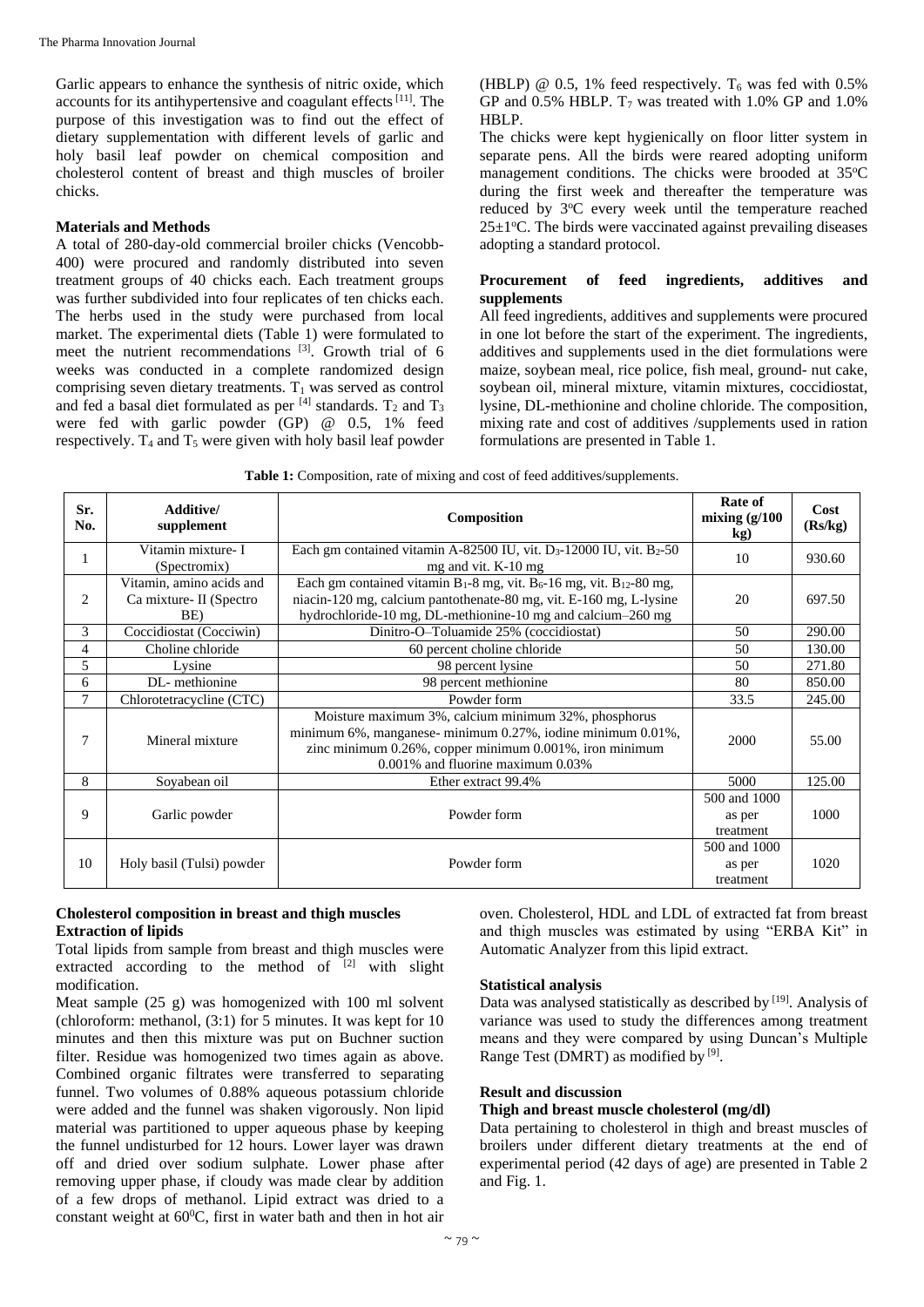| <b>Treatments</b> | <b>Thigh muscle</b><br>cholesterol (mg/dl) | <b>Breast muscle</b><br>cholesterol (mg/dl) |  |
|-------------------|--------------------------------------------|---------------------------------------------|--|
| $\rm T_{1}$       | $98.50^{\circ}$ ±0.44                      | $63.75^{\rm e}{\pm}0.62$                    |  |
| T <sub>2</sub>    | $86.75^b \pm 0.47$                         | $54.75^{\circ}$ ±0.75                       |  |
| T <sub>3</sub>    | $90.25^{\circ}+0.94$                       | $56.00^{\circ}$ ± 0.91                      |  |
| T <sub>4</sub>    | $95.25^{d}+0.62$                           | $60.75^{\text{d}}$ ±0.85                    |  |
| T <sub>5</sub>    | $88.50^{bc} \pm 0.64$                      | $51.75^b \pm 0.75$                          |  |
| T6                | $82.75^a \pm 0.47$                         | $46.00a_{\pm}0.70$                          |  |
| T <sub>7</sub>    | $84.00^a \pm 0.40$                         | $47.25^{b}+0.85$                            |  |

**Table 2:** Mean values of cholesterol in thigh and breast muscles of broilers under different dietary treatments.

Mean bearing different superscripts in a column differ significantly  $(P<0.05)$ 

Each value is a mean of four replicates

The values of cholesterol in thigh and breast muscles were 98.50, 86.75, 90.25, 95.25, 88.50, 82.75, 83.00 and 63.75, 54.75, 56.00, 60.75, 51.75, 46.00, 46.15 in treatments  $T_1$ ,  $T_2$ ,  $T_3$ ,  $T_4$ ,  $T_5$ ,  $T_6$  and  $T_7$  respectively. The contents of cholesterol in thigh muscle was lowest ( $P < 0.05$ ) in T<sub>6</sub> & T<sub>7</sub> and highest in  $T_1$  treatment. Similarly, in breast muscle, was lowest ( $P<0.05$ ) in  $T_6$  &  $T_7$  and highest in  $T_1$  group. The perusal of data showed that concentrations of cholesterol in thigh muscle and breast muscle were highest  $(P<0.05)$  in T<sub>1</sub> and lowest in treatment  $T_6 \& T_7$ . Cholesterol concentrations were found to be much higher in the thigh than in the breast muscle. A possible explanation for this may be that cholesterol is usually associated with adipose tissue, which is more abundant in thigh than in breast muscle.

The reduction in cholesterol might be attributed to the organic tellurium compounds that are found in high concentration in garlic buds, which may be inhibiting squalene epoxidase, the penultimate enzyme in the synthetic pathway of cholesterol <sup>[18]</sup>. Reduction in cholesterol with herbal supplementation has also been reported previously by  $[7, 12, 18]$ 



**Fig. 1:** Cholesterol level in thigh and breast muscles of under different dietary treatments.

#### **Composition of breast and thigh muscles**

Data pertaining to the average moisture, protein and ether extract of breast and thigh muscles of experimental birds are presented in Table 3.

**Table 3:** Mean values of chemical composition (% DM basis) of breast and thigh muscles of experimental birds under different dietary treatments

| <b>Treatments</b> | Thigh muscles    |                | <b>Breast muscles</b> |                  |                |                      |
|-------------------|------------------|----------------|-----------------------|------------------|----------------|----------------------|
|                   | <b>Moisture</b>  | Crude protein  | <b>Ether Extract</b>  | <b>Moisture</b>  | Crude protein  | <b>Ether Extract</b> |
| T <sub>1</sub>    | $73.07 \pm 0.62$ | $20.00+0.25$   | $8.38 \pm 0.64$       | $73.49 \pm 0.52$ | $21.71 + 0.65$ | $8.29 \pm 0.18$      |
| T <sub>2</sub>    | $73.11 \pm 1.49$ | $20.25+0.25$   | $8.42+0.50$           | $73.51 + 0.67$   | $22.48 + 0.51$ | $8.10 \pm 0.50$      |
| T <sub>3</sub>    | $73.14 + 1.25$   | $20.30+0.07$   | $8.33+0.55$           | $73.23 + 0.81$   | $22.55+0.87$   | $8.17 \pm 0.38$      |
| T <sub>4</sub>    | $73.27 + 1.65$   | $20.45+0.21$   | $8.38 \pm 0.31$       | $73.26 \pm 0.50$ | $21.91 + 0.54$ | $8.19 + 0.41$        |
| T <sub>5</sub>    | $72.83 \pm 0.56$ | $20.48 + 0.18$ | $7.99 \pm 0.61$       | $73.13 \pm 0.57$ | $22.64+0.34$   | $8.07 \pm 0.26$      |
| T <sub>6</sub>    | $73.27 \pm 1.65$ | $20.55+0.25$   | $8.18 \pm 0.31$       | $73.16 \pm 0.25$ | $22.74 + 0.54$ | $8.15 \pm 0.41$      |
| T <sub>7</sub>    | $73.13 \pm 0.56$ | $20.51 + 0.48$ | $8.19 + 0.41$         | $73.15 \pm 0.57$ | $22.71 + 0.44$ | $8.21 \pm 0.26$      |

Mean bearing different superscripts in a column differ significantly (*P*<0.05) Each value is a mean of four replicates

The moisture, CP and EE contents of thigh muscle were 73.07, 73.11, 73.14, 72.27, 72.83, 73.27, 73.13; 20.00, 20.25, 20.30, 20.45, 20.48, 20.55, 20.51 and 8.38, 8.33, 8.38, 7.99, 8.18 and 8.19% and in breast muscle were 73.49, 73.51, 73.23, 73.26, 73.13, 73.16, 73.15; 21.71, 22.48, 22.55, 22.64, 22.74, 22.71 and 8.29, 8.10, 8.17, 8.19, 8.07, 8.15 and 8.21% in treatments  $T_1$ ,  $T_2$ ,  $T_3$ ,  $T_4$ ,  $T_5$ ,  $T_6$  and  $T_7$ , respectively. There was no particular trend observed in the composition of muscles and the values were statistically similar among the various dietary treatments. Perusal of the data indicated that the percent moisture, CP and EE contents of thigh and breast muscles in broilers had no significant difference among the mean values of different treatments. The present findings are in line with the results of  $[14]$  who observed that levels of encapsulated garlic and *Phyllanthus niruri* L. mixture in the diet did not significantly improve the CP percent.

#### **Conclusion**

Thus from this study we can conclude that the supplementation of garlic powder and holy basil leaf powder @ 0.5% and 1.0% showed best result in terms of decreasing

the cholesterol content of breast and thigh muscles. Whereas there is no significant effect of supplementation on moisture, crude protein and ether extract content of both types of muscles.

#### **References**

- 1. Alcicek A, Bozkurt M, Cabuk M. The effect of a mixture of herbal essential oils, an organic acid or a probiotic on broiler performance. S. Afr. J Anim. Sci. 2004; 34:217- 222.
- 2. Angelo St AJ, Vercellotti JR, Legendre MG, Vinnett CH, Kuan JW, Jr James C *et al*. Chemical and instrumental analysis of warmed over flavor in beef. J Food Sci. 1987; 52:1163-1166.
- 3. BIS. Requirement for chicken feeds. Manak Bhawan, 9 Bahadurshah Zafar Marg, New Delhi – 110001, 2007; IS: 1374-2007.
- 4. Botsoglou NA, Fletouris DJ. Drug Residues in Foods: Pharmacology, Food Safety and Analysis. Marcel Dekker, Inc. Publ., New York, USA, 2001.
- 5. Chowdhury SR, Chowdhury SD, Smith TK. Effects of